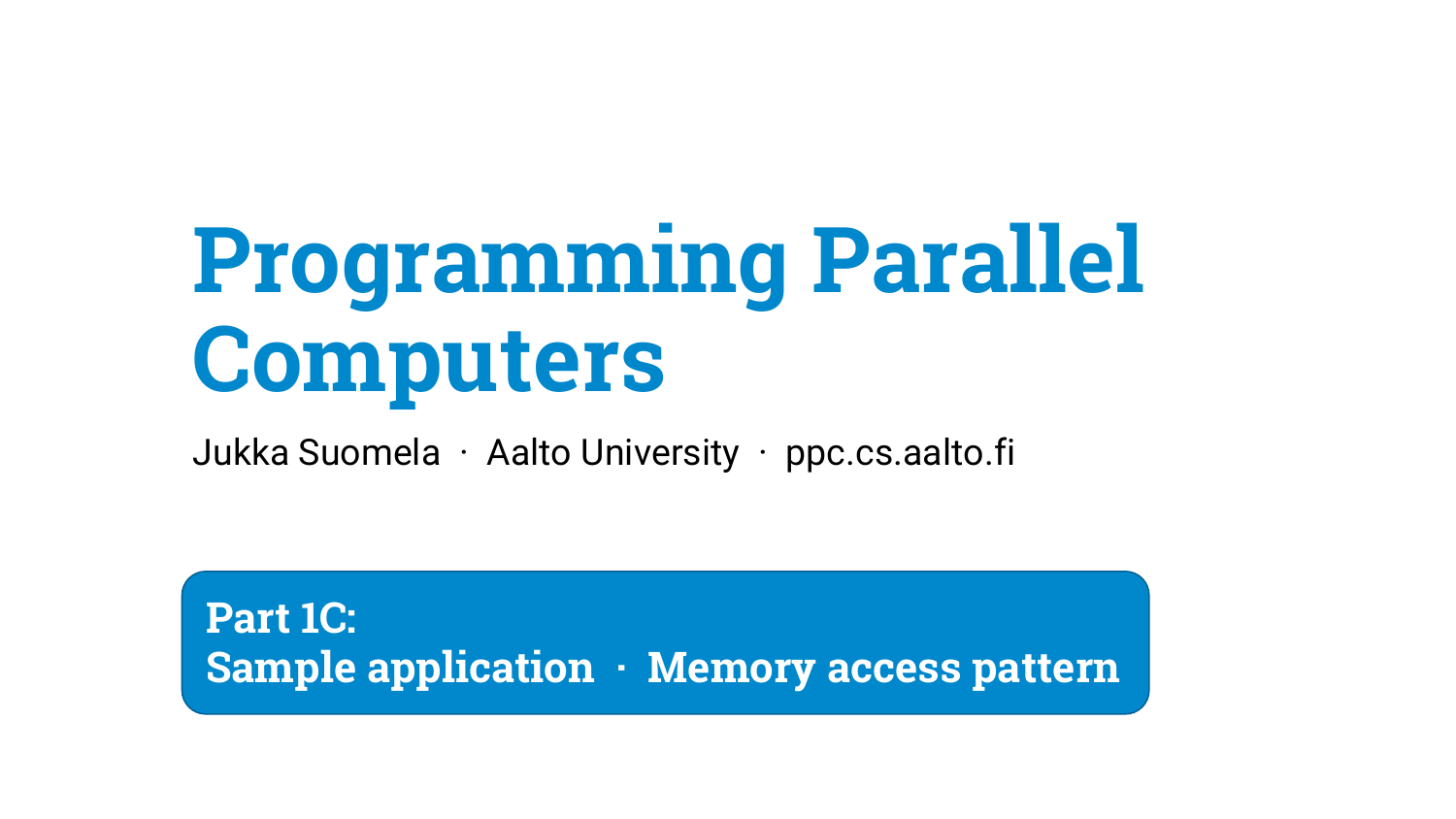d (input):

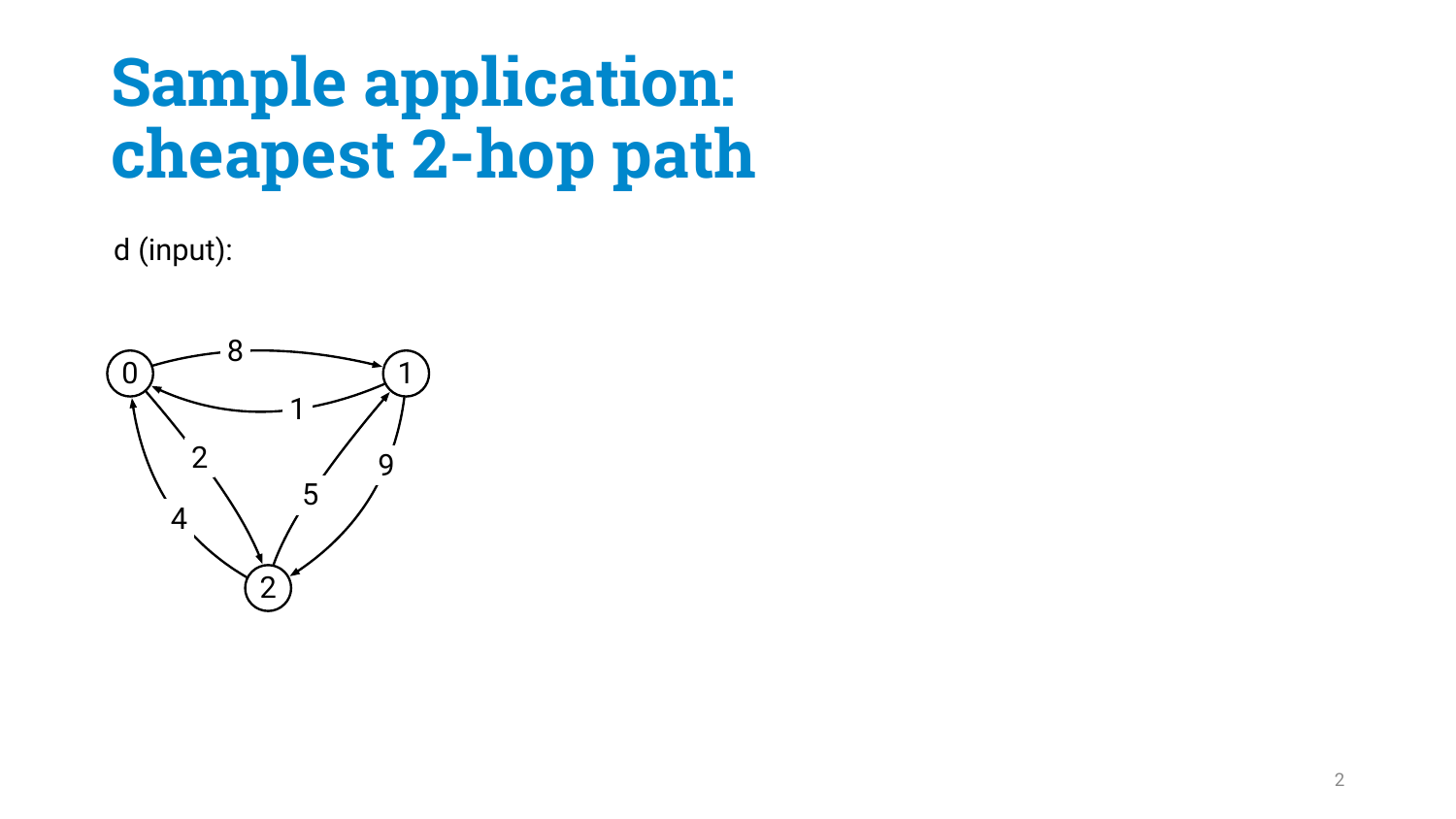d (input):



**Cost of traveling** directly  $0 \rightarrow 1$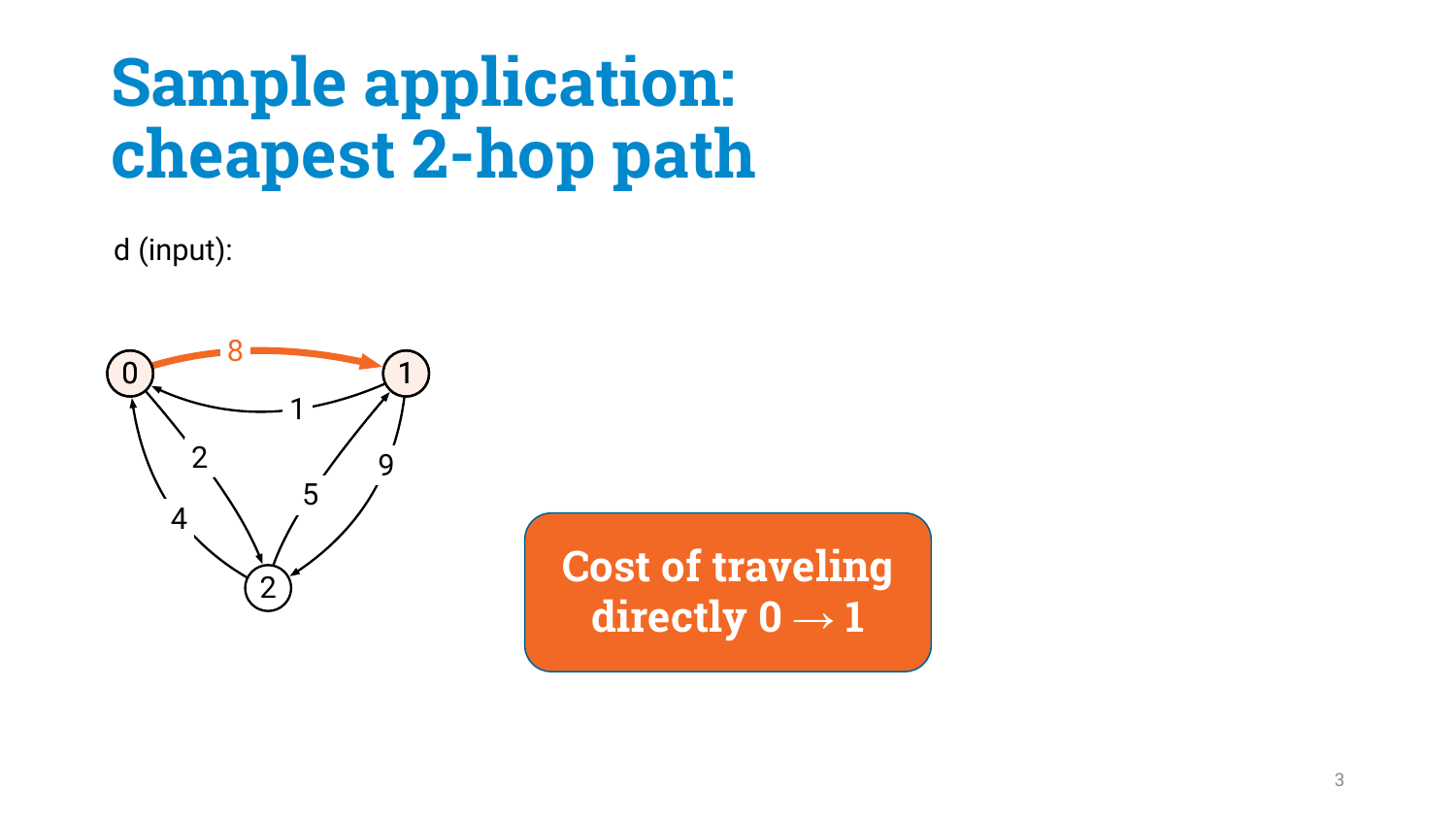d (input): (  $1$  ) (  $0$ 



**Cost of traveling**  $0 \rightarrow 2 \rightarrow 1$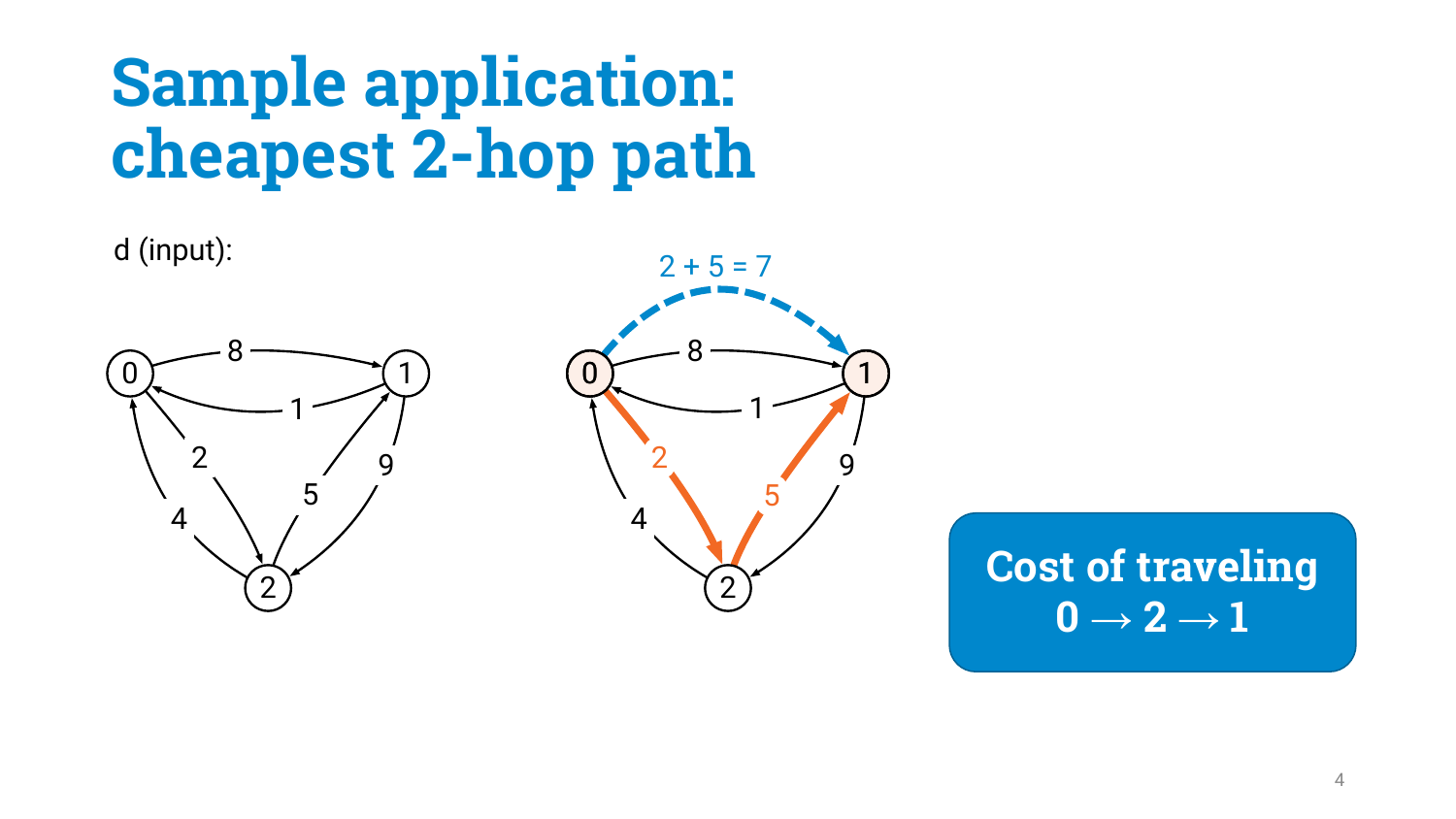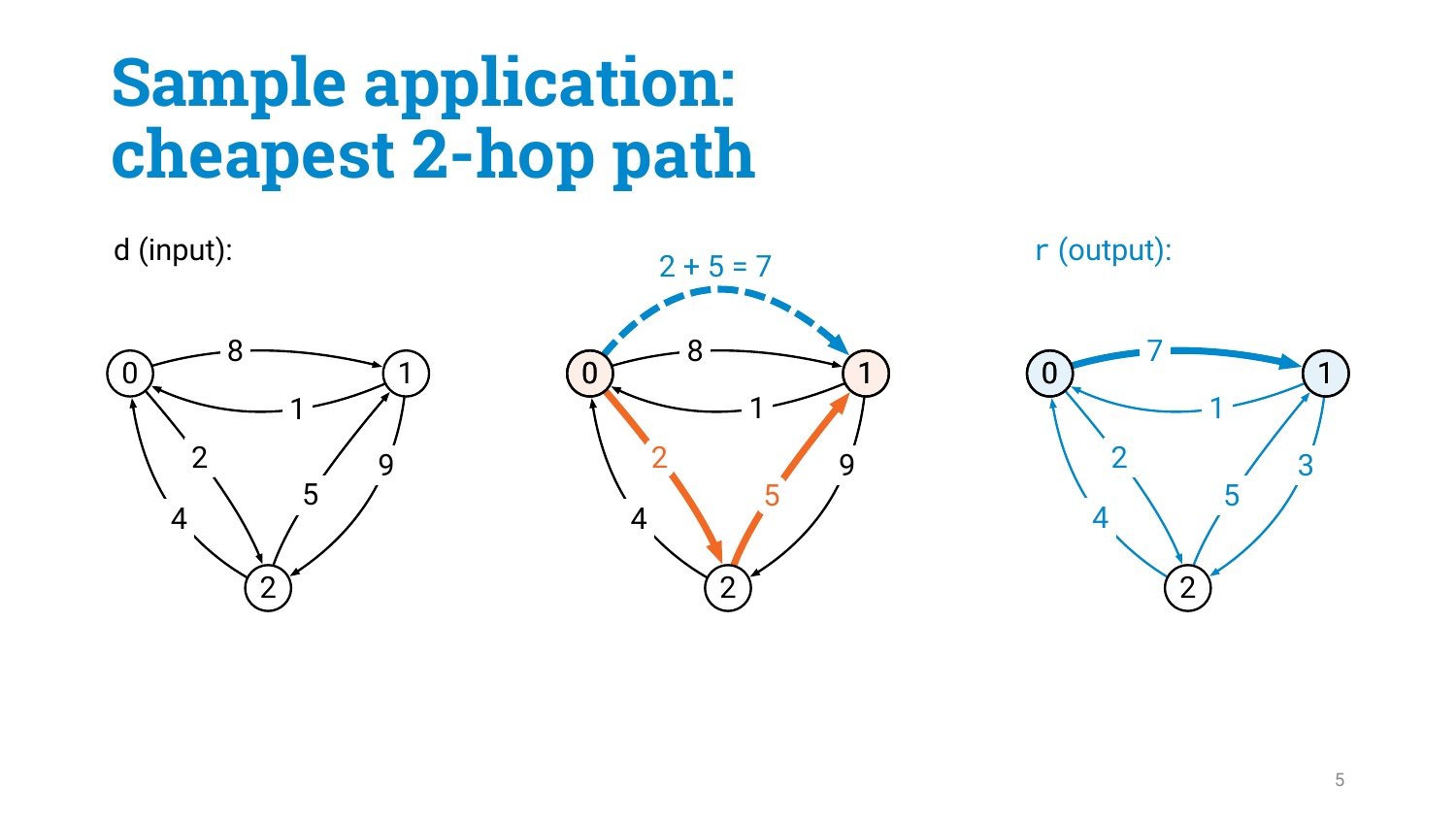







4, 5, 0 }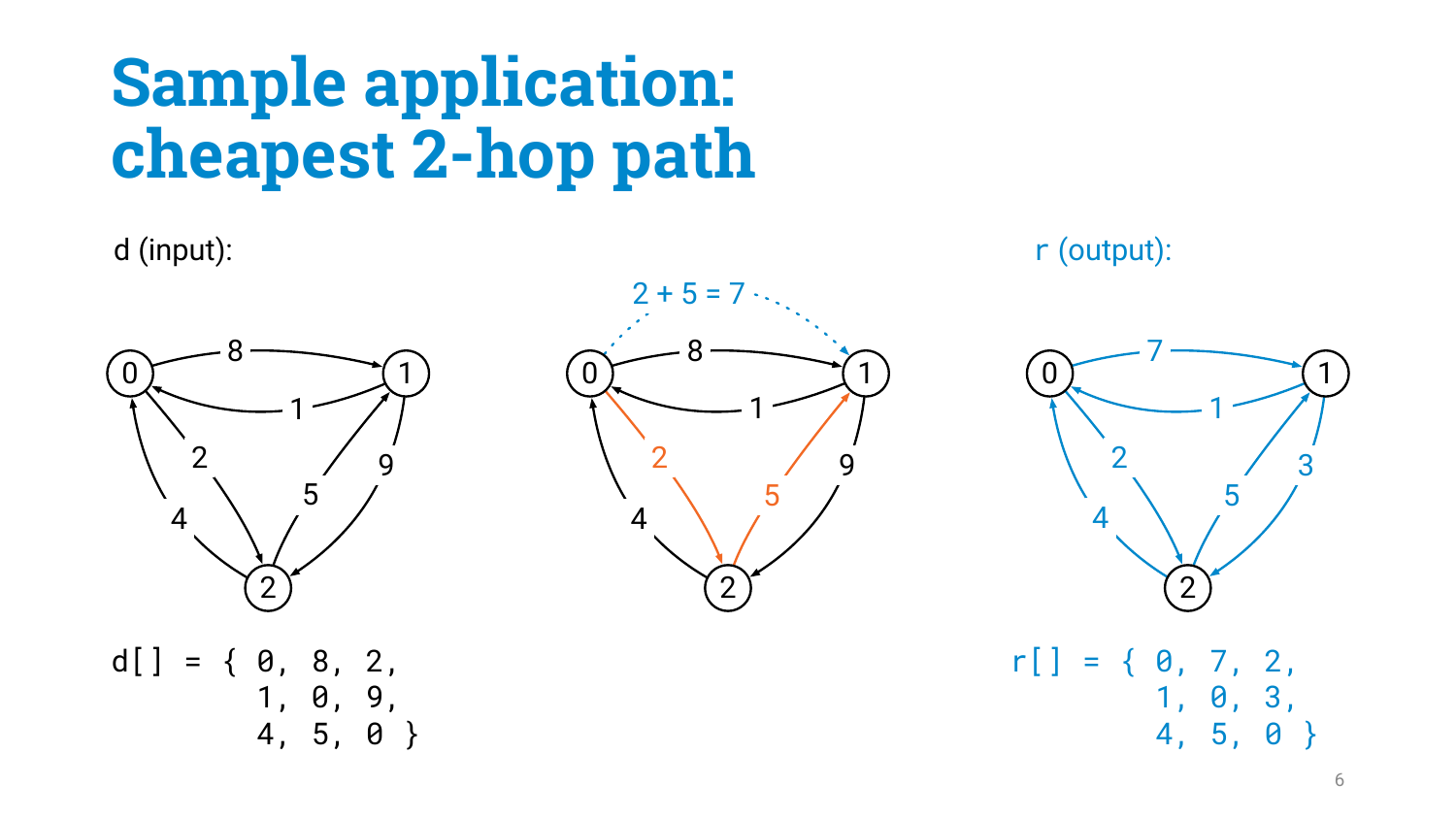```
void step(float* r, const float* d, int n) {
    for (int i = 0; i < n; +i) {
        for (int j = 0; j < n; ++j) {
            float v = infinity;
            for (int k = 0; k < n; ++k) {
                 float x = d[n * i + k];
                 float y = d[n*k + j];
                 float z = x + y;
                 v = min(v, z);}
             r[n*1 + j] = v;}
    }
                                                x
                                                        y
                                                x + y = zi ) \bigcap (j
                                                     ···
                                                     k
                                                     ···
```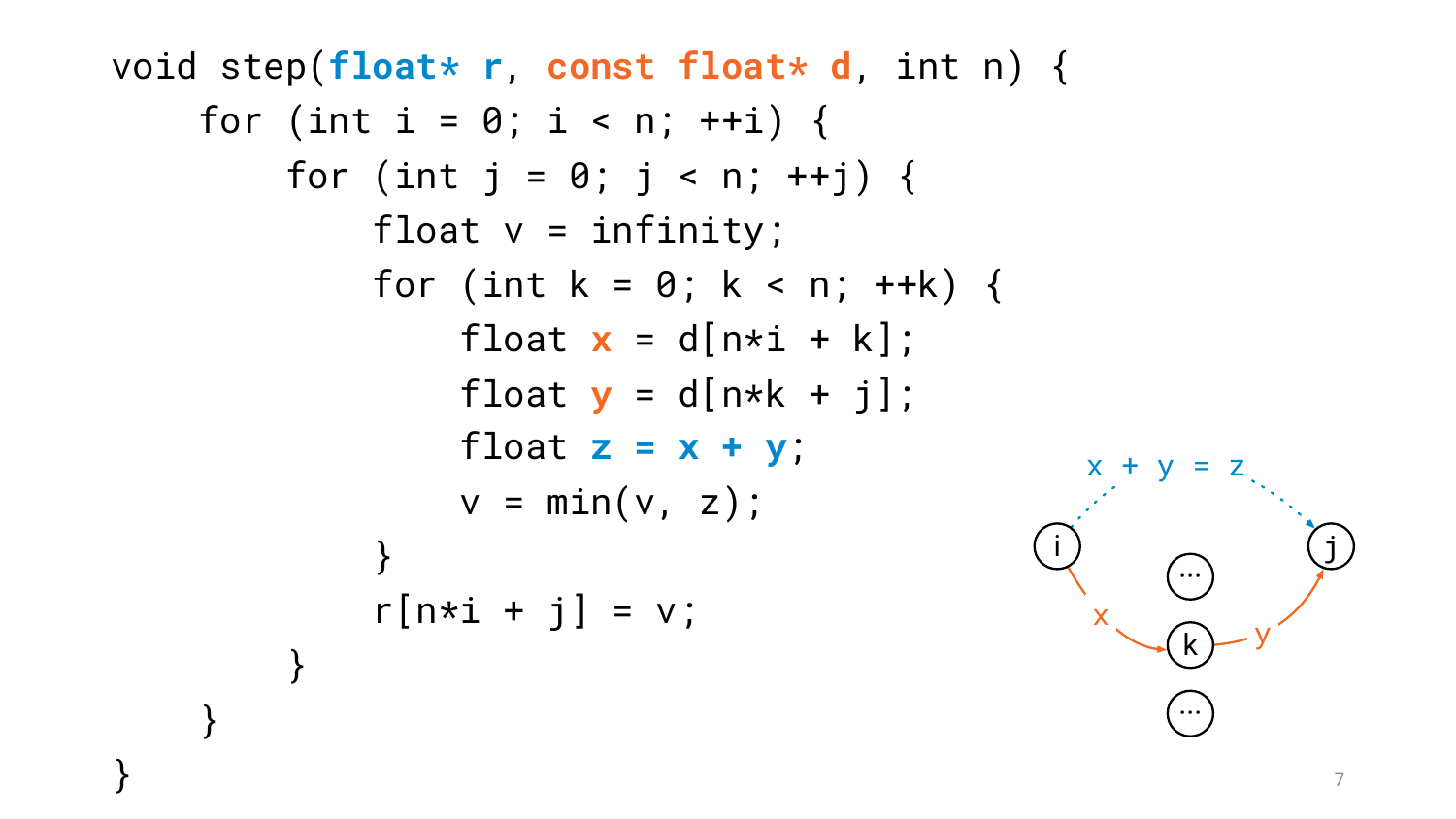# **Is it fast?**

- Benchmark platform: **4-core Intel "Skylake" CPU**
	- 3.2–3.6 GHz
	- Linux, GCC, g++ -03 -march=native
- Benchmark instance: *n* **= 4000**
	- 64 billion "+" operations and 64 billion "min" operations
- Running time: *99 seconds*
	- 1.3 billion useful operations per second
	- *0.36 useful operations per clock cycle*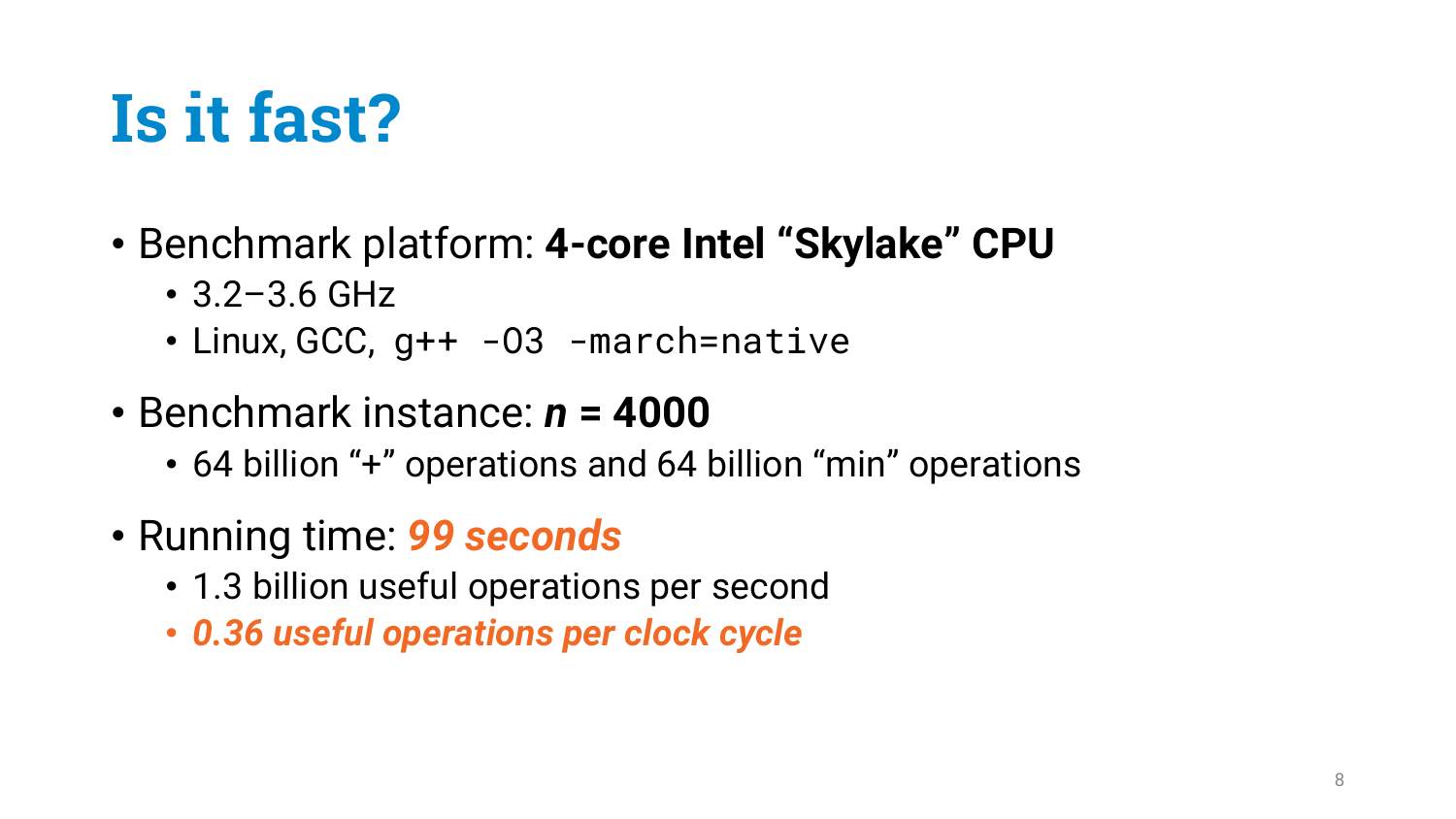# **Is it fast?**

- Benchmark platform: **4-core Intel "Skylake" CPU**
	- 3.2–3.6 GHz
	- Linux, GCC, g++ -03 -march=native
- Benchmark instance: *n* **= 4000**
	- 64 billion "+" operations and 64 billion "min" operations
- Running time: *99 seconds*
	- 1.3 billion useful operations per second
	- *0.36 useful operations per clock cycle*

**We are using roughly 0.6% of the performance of the CPU**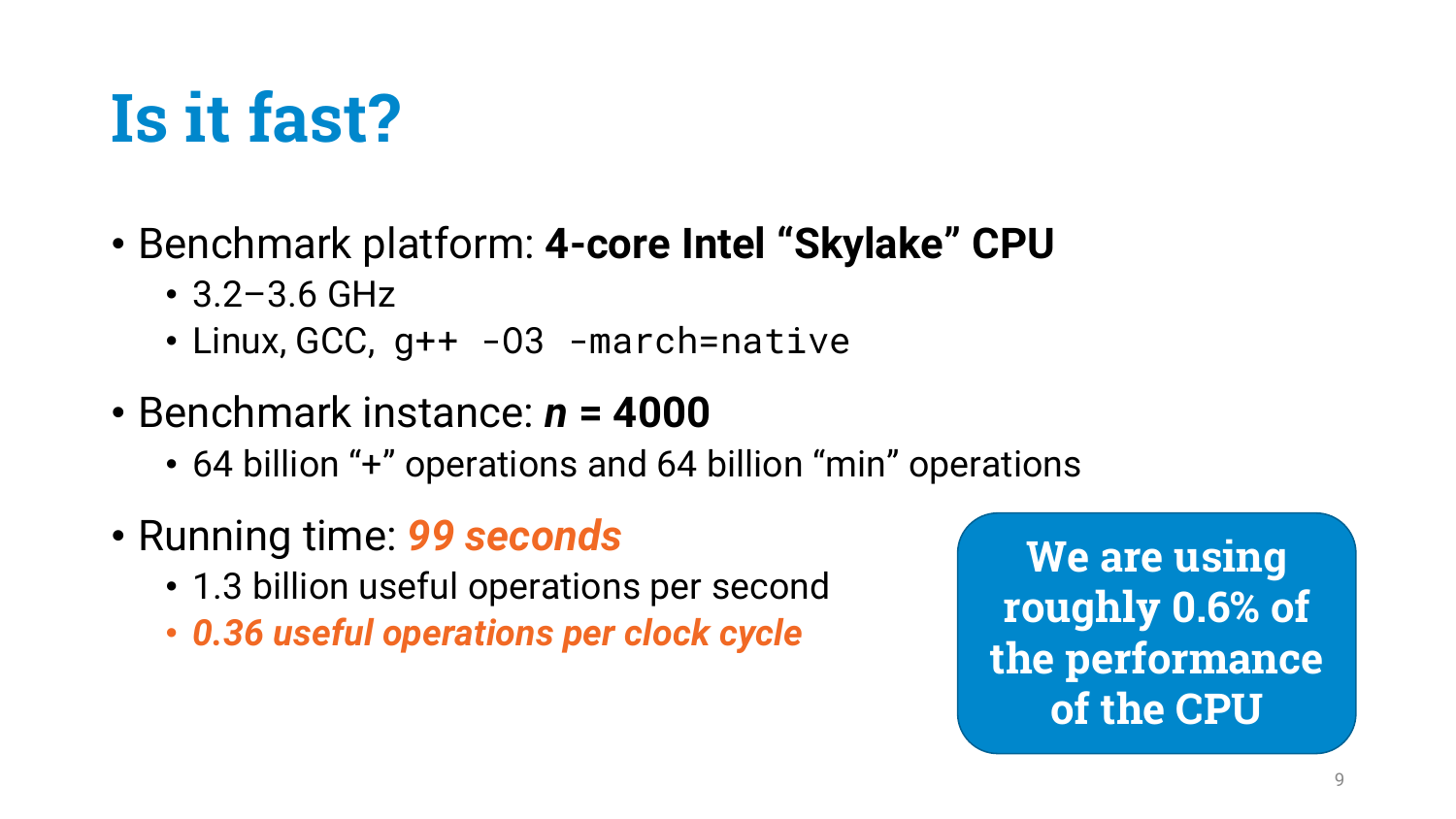```
void step(float* r, const float* d, int n) {
    for (int i = 0; i < n; ++i) {
        for (int j = 0; j < n; ++j) {
            float v = infinity;
            for (int k = 0; k < n; ++k) {
                float x = d[n * i + k];
                float y = d[n*k + j];
                float z = x + y;
               v = min(v, z);}
            r[n*1 + j] = v;}
    }
                                         What went
                                         wrong here?
```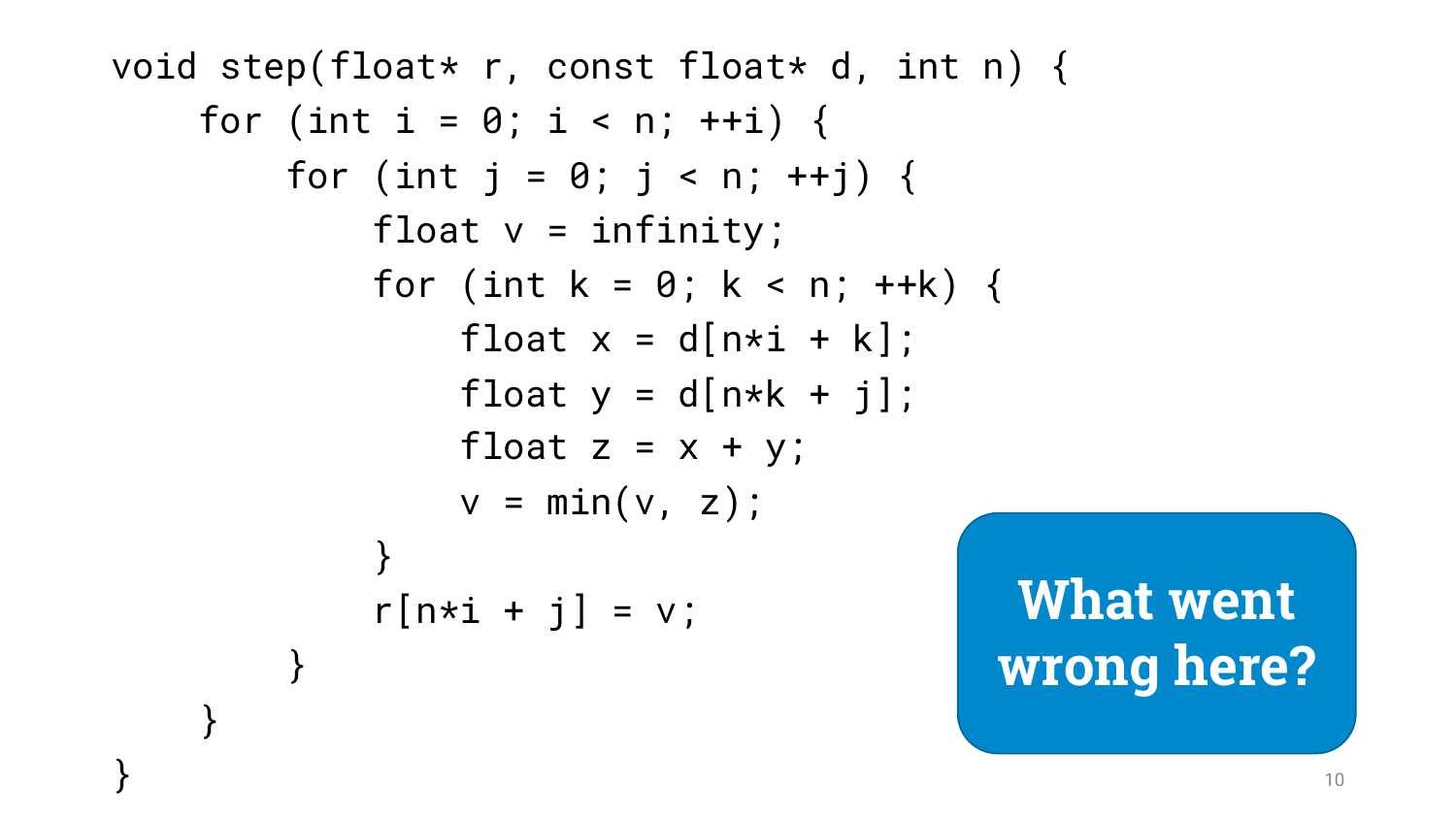# **What went wrong?**

- It is *not any single thing*
	- there is no magic quick fix
	- take care of one bottleneck and there is another one
- But it *does not need to be hard*
	- not that much work to improve running time from minutes to seconds
	- it can really be worth the effort!
- And *almost everything is possible*
	- if we really want, we can engineer a solution that is **150 times faster**  and uses **93%** (or more?) of the processing power of the CPU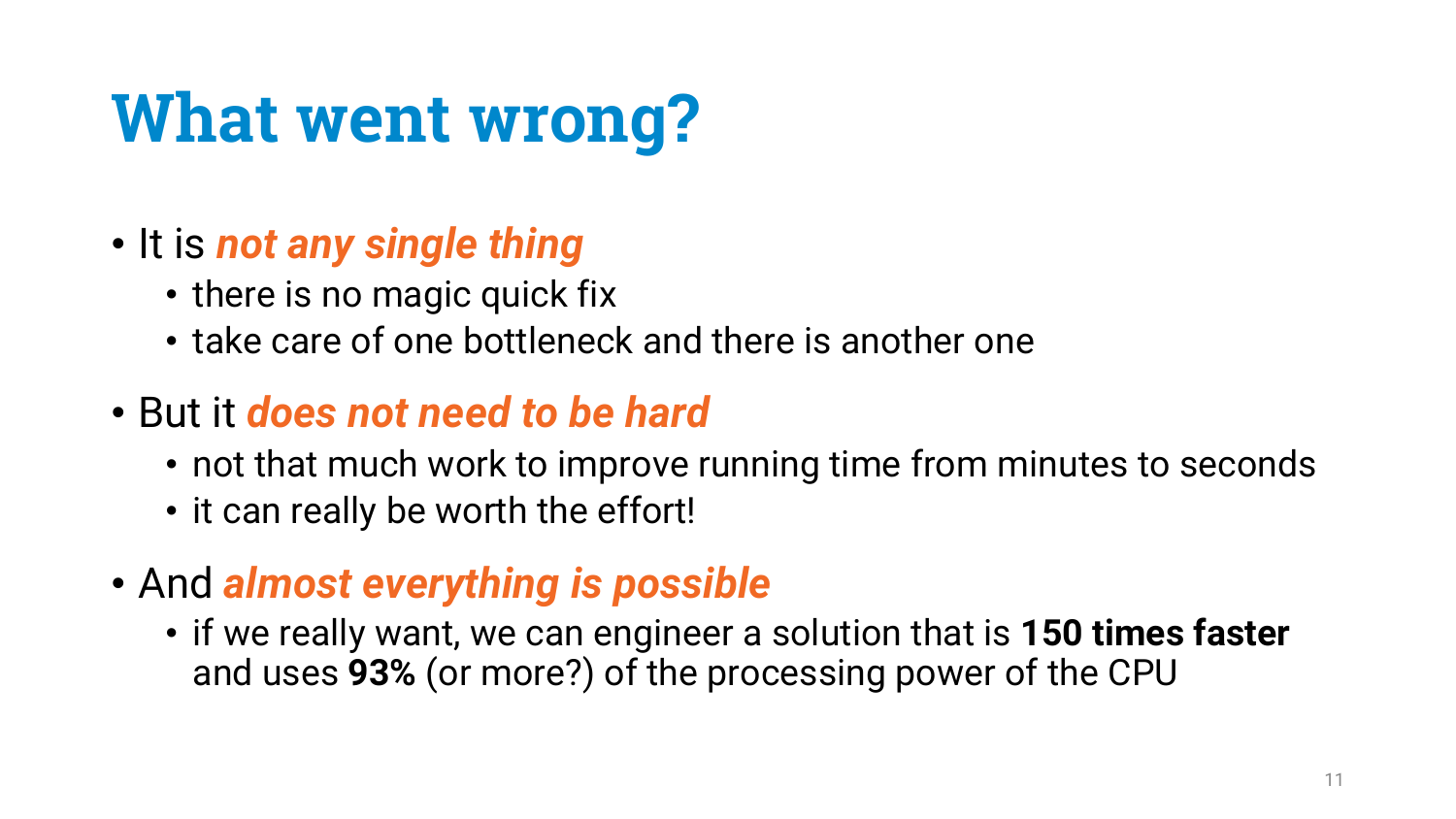# **Two main challenges**

- How to get data fast enough *from main memory to CPU?*
- Once the data is there, how to *do lots of things in parallel?*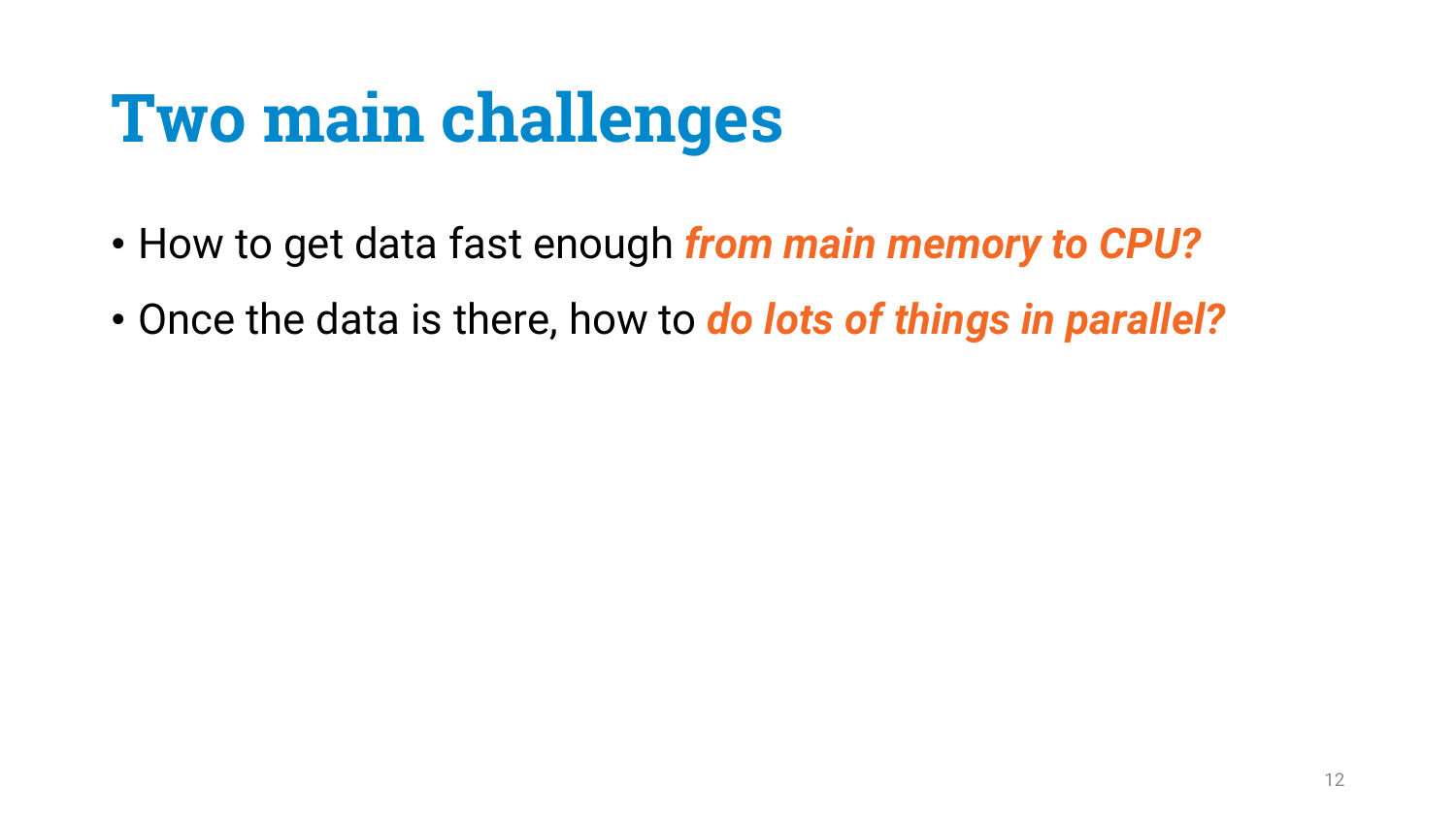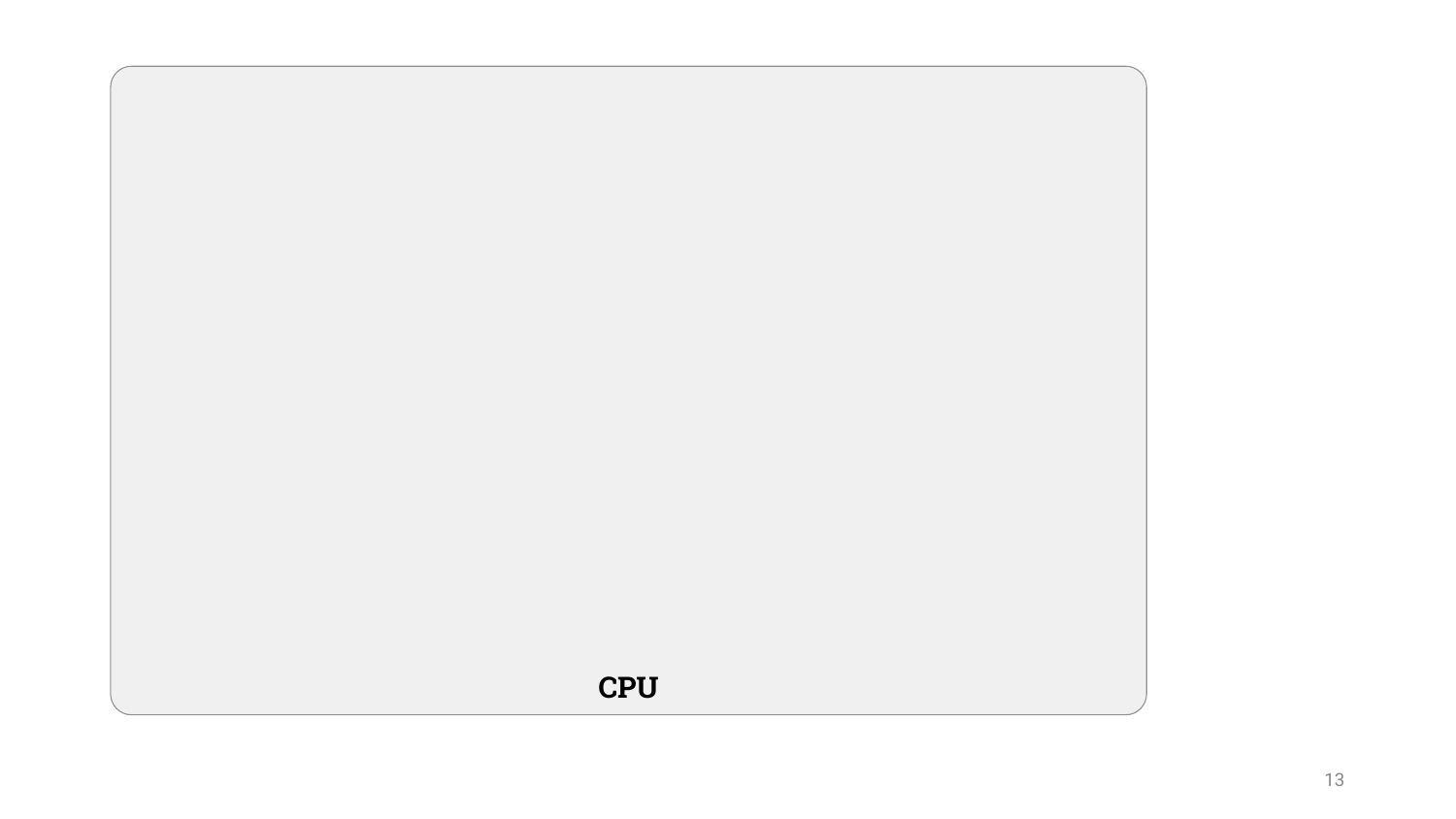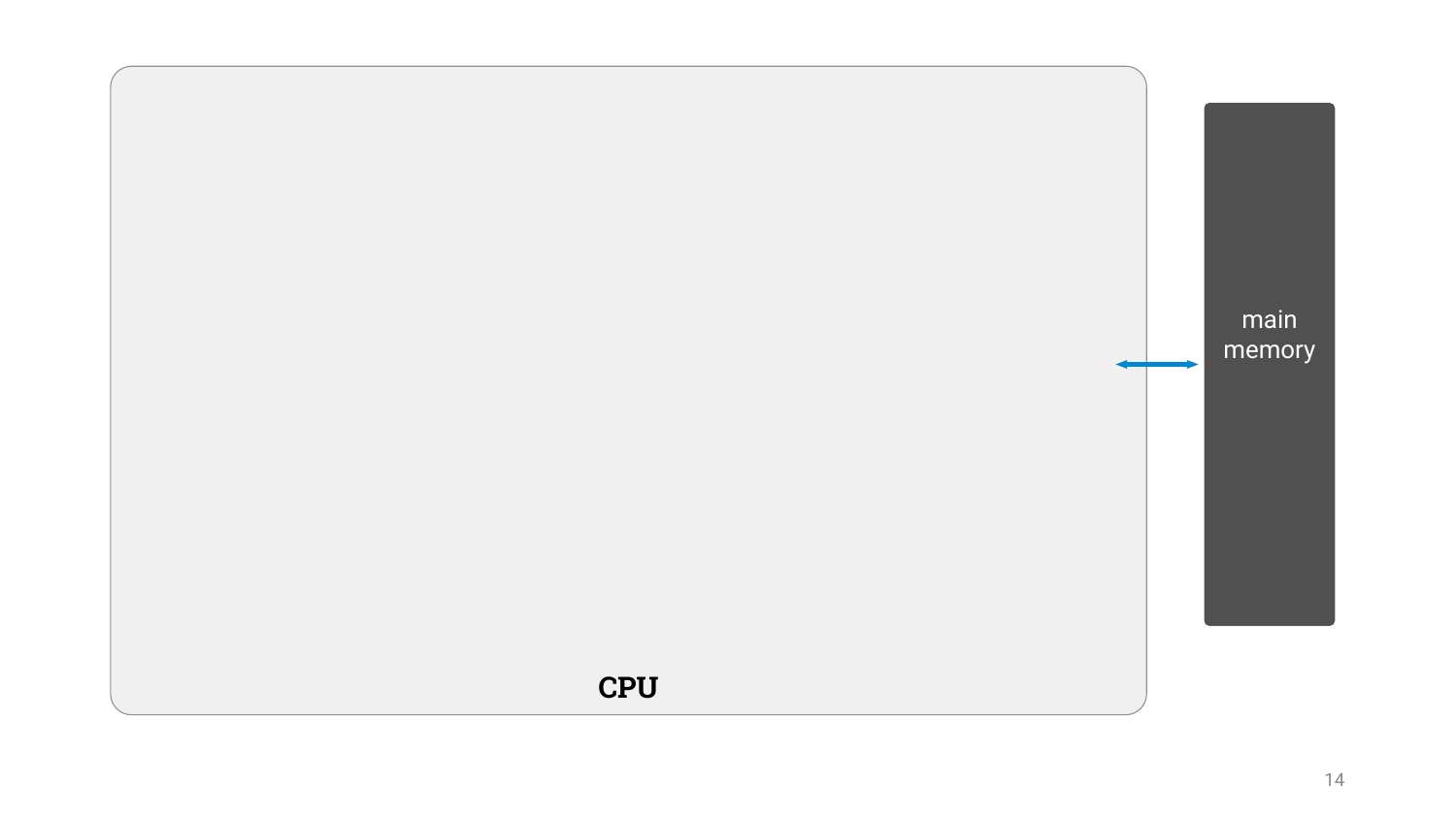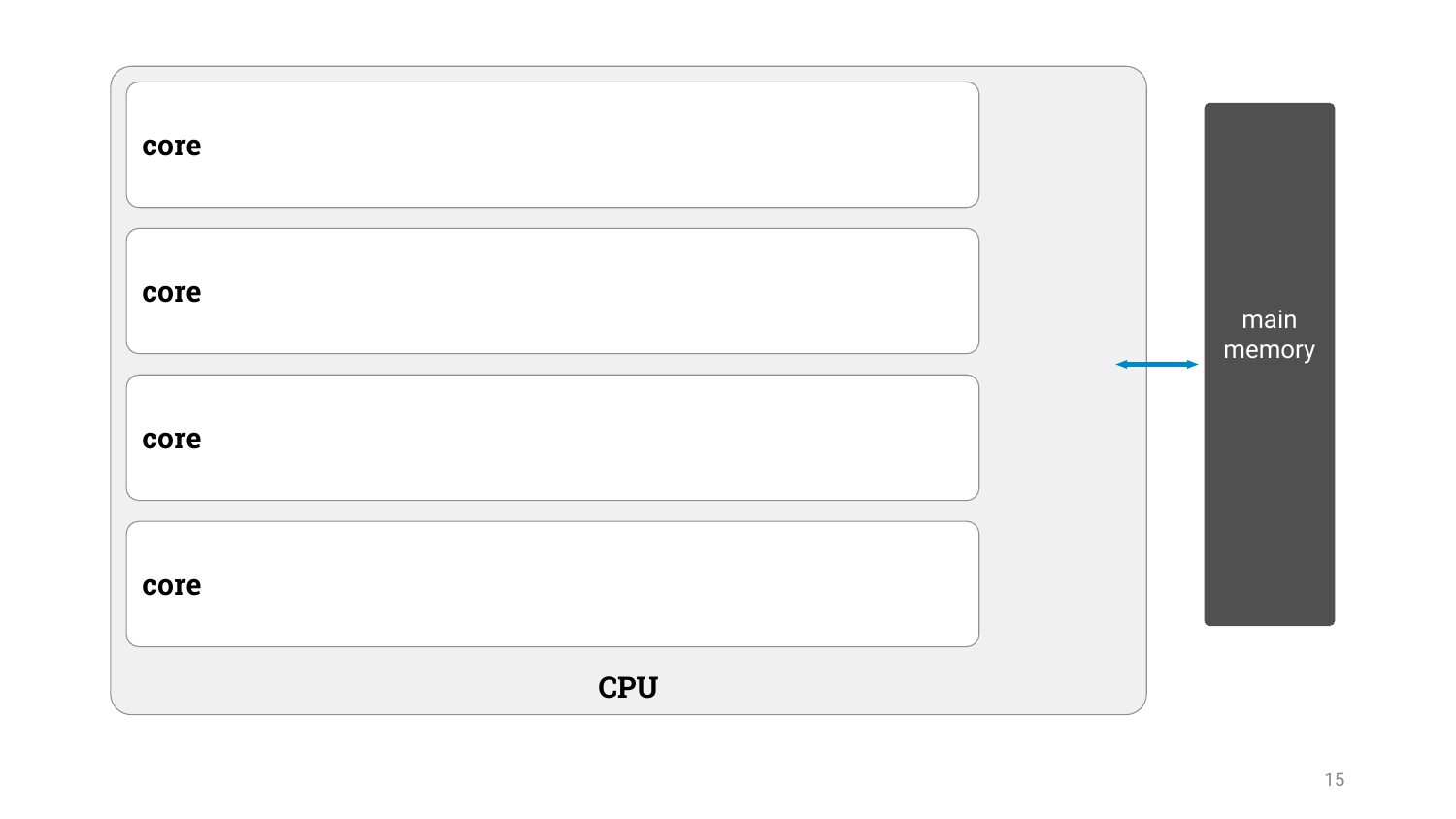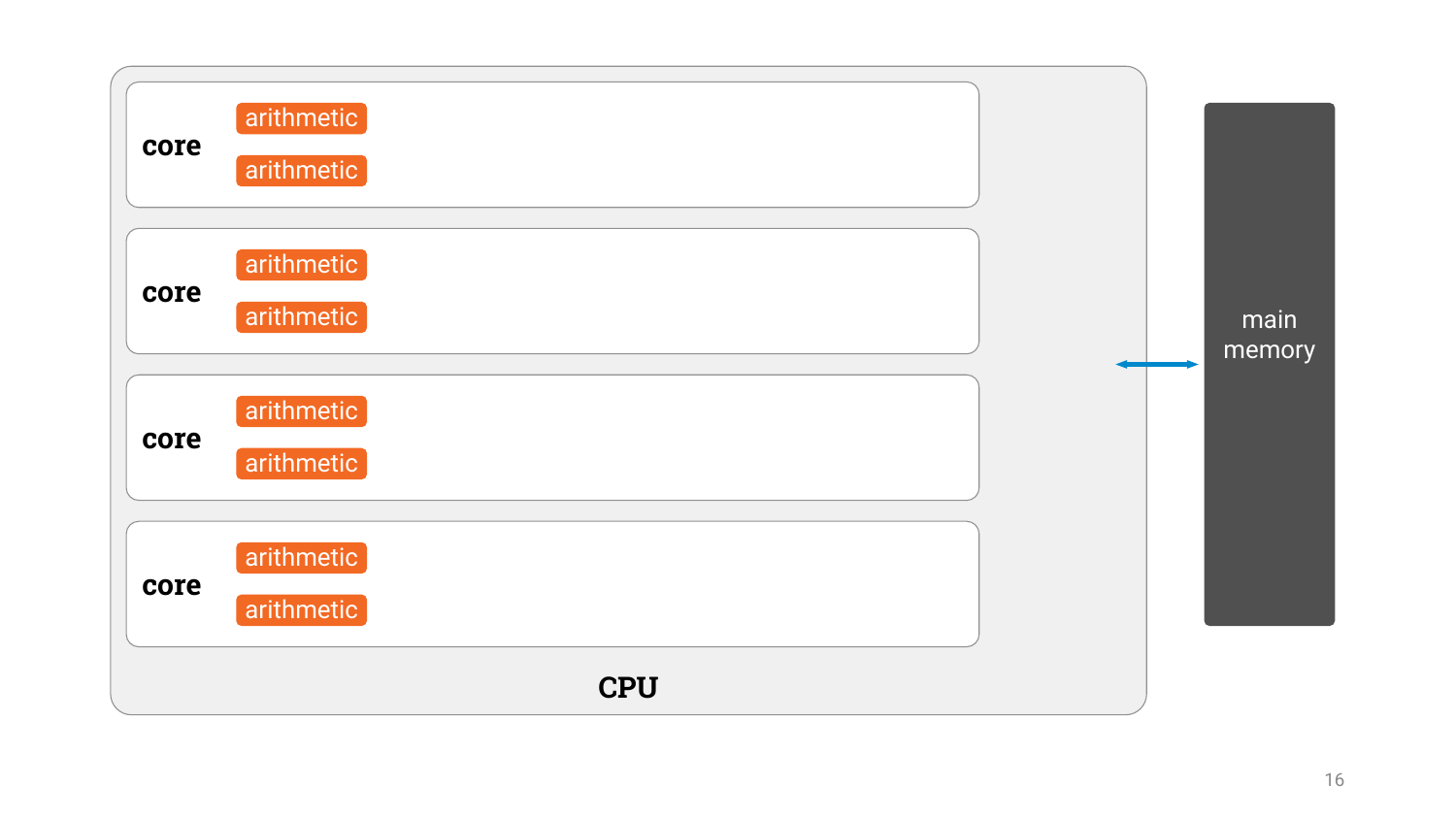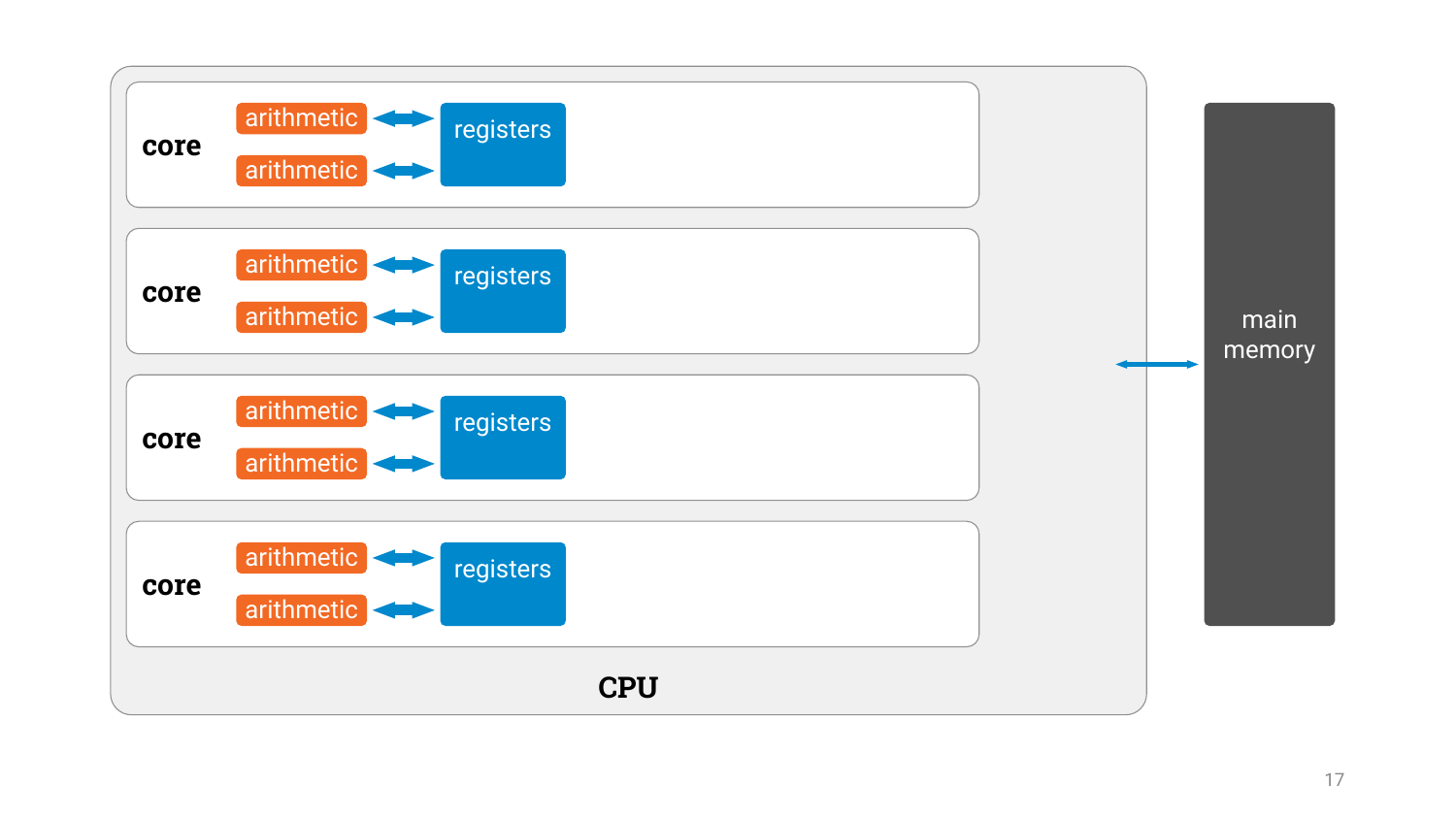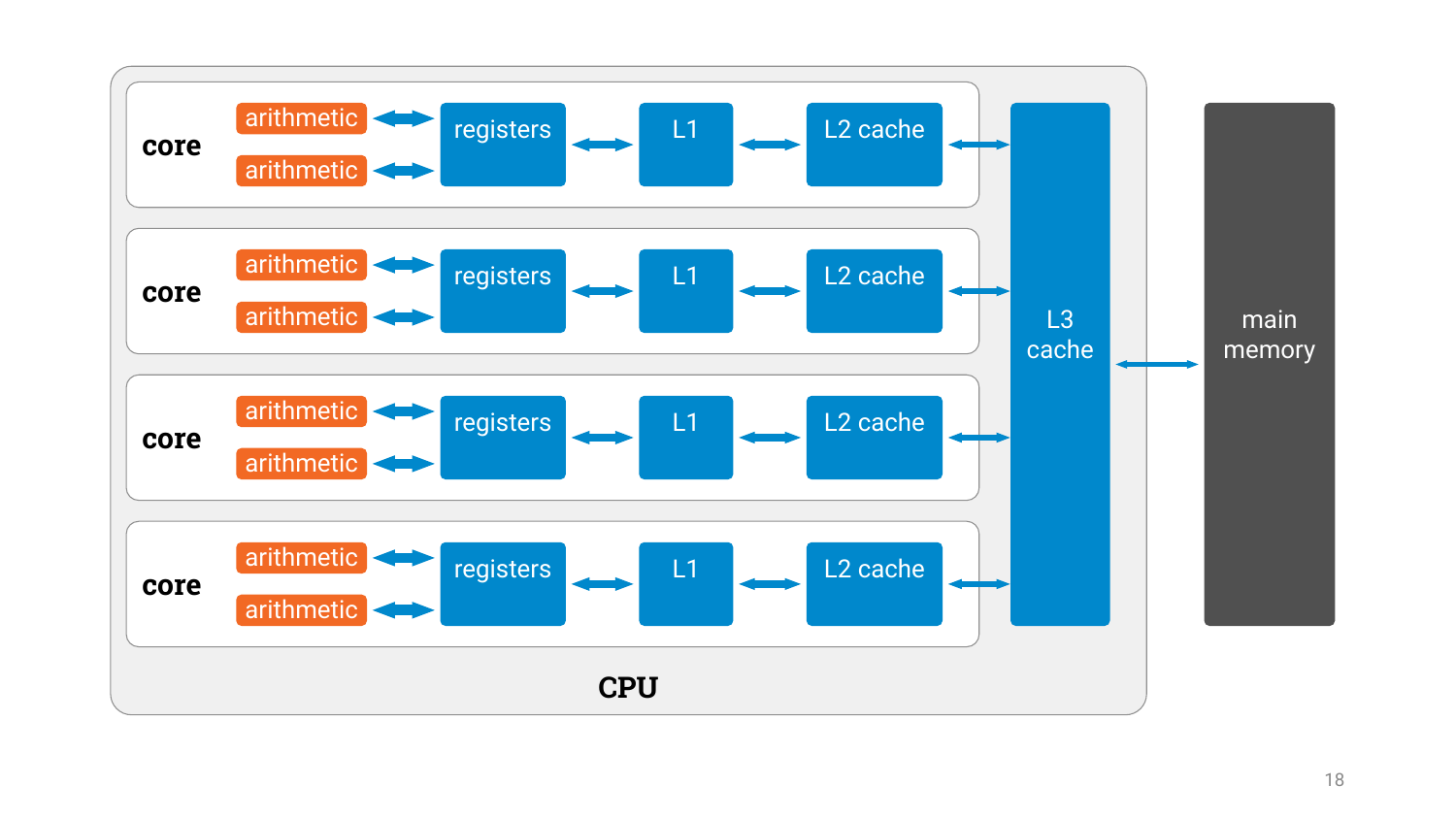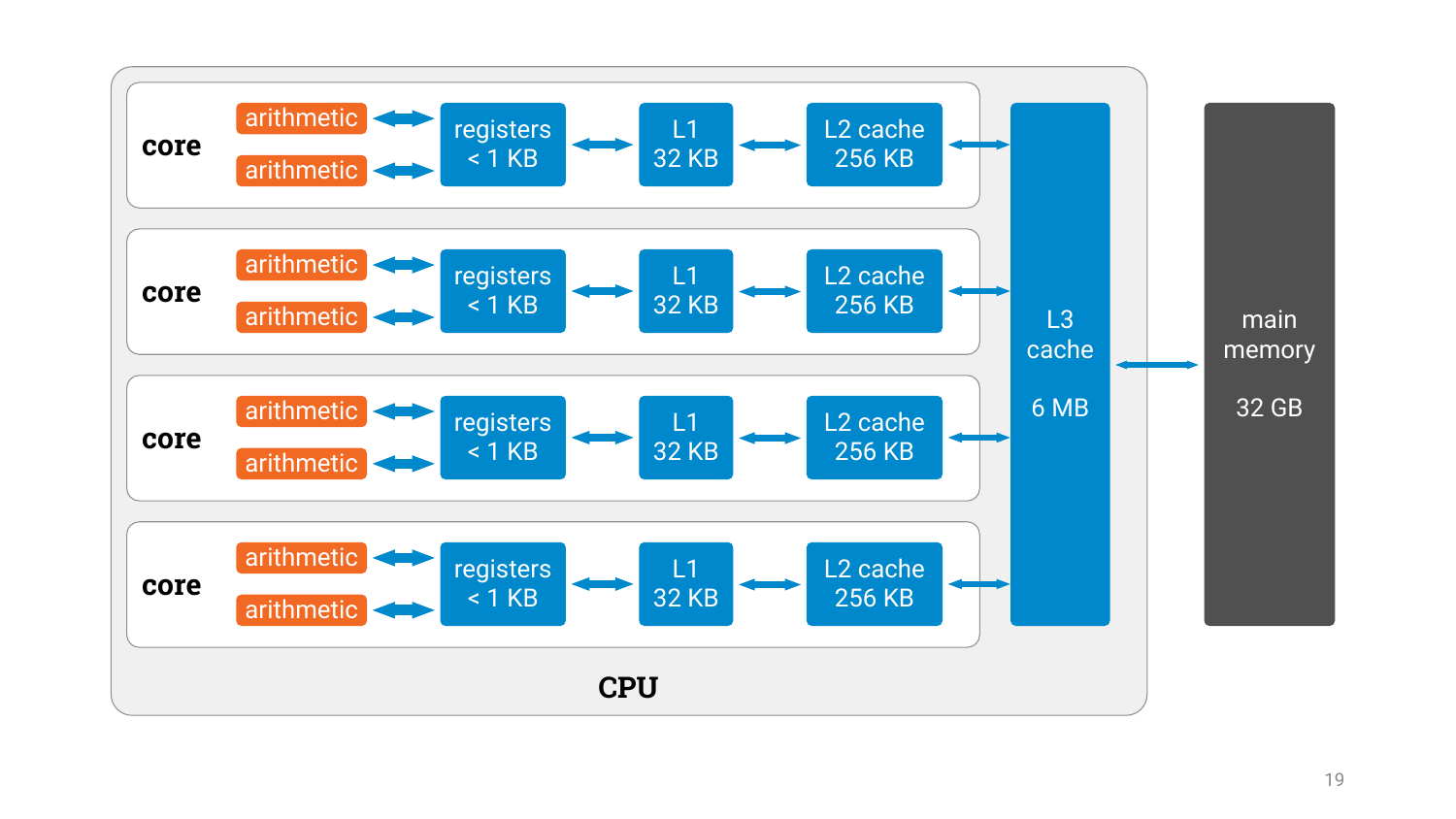# **Two main challenges**

- How to get data fast enough *from main memory to CPU?*
	- **high latency:** fetching one unit of data takes a lot of time
	- **low throughput:** there is not that much bandwidth available
- Once the data is there, how to *do lots of things in parallel?*
	- high arithmetic throughput, but **how to exploit it**?
	- a typical C++ program might use just one arithmetic unit at a time, in a highly sequential manner
	- how to use all arithmetic units efficiently?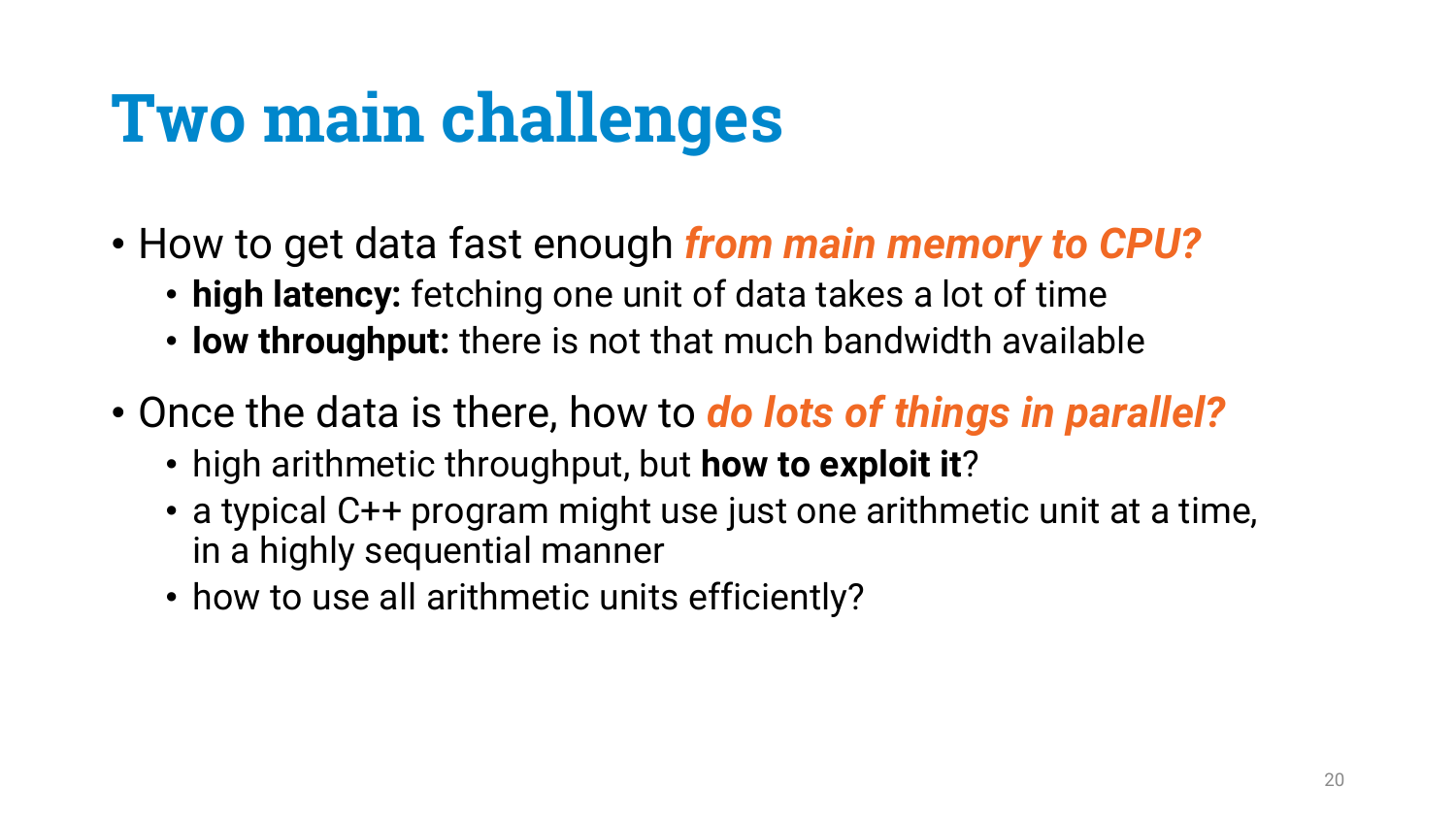Performance as a function of input size

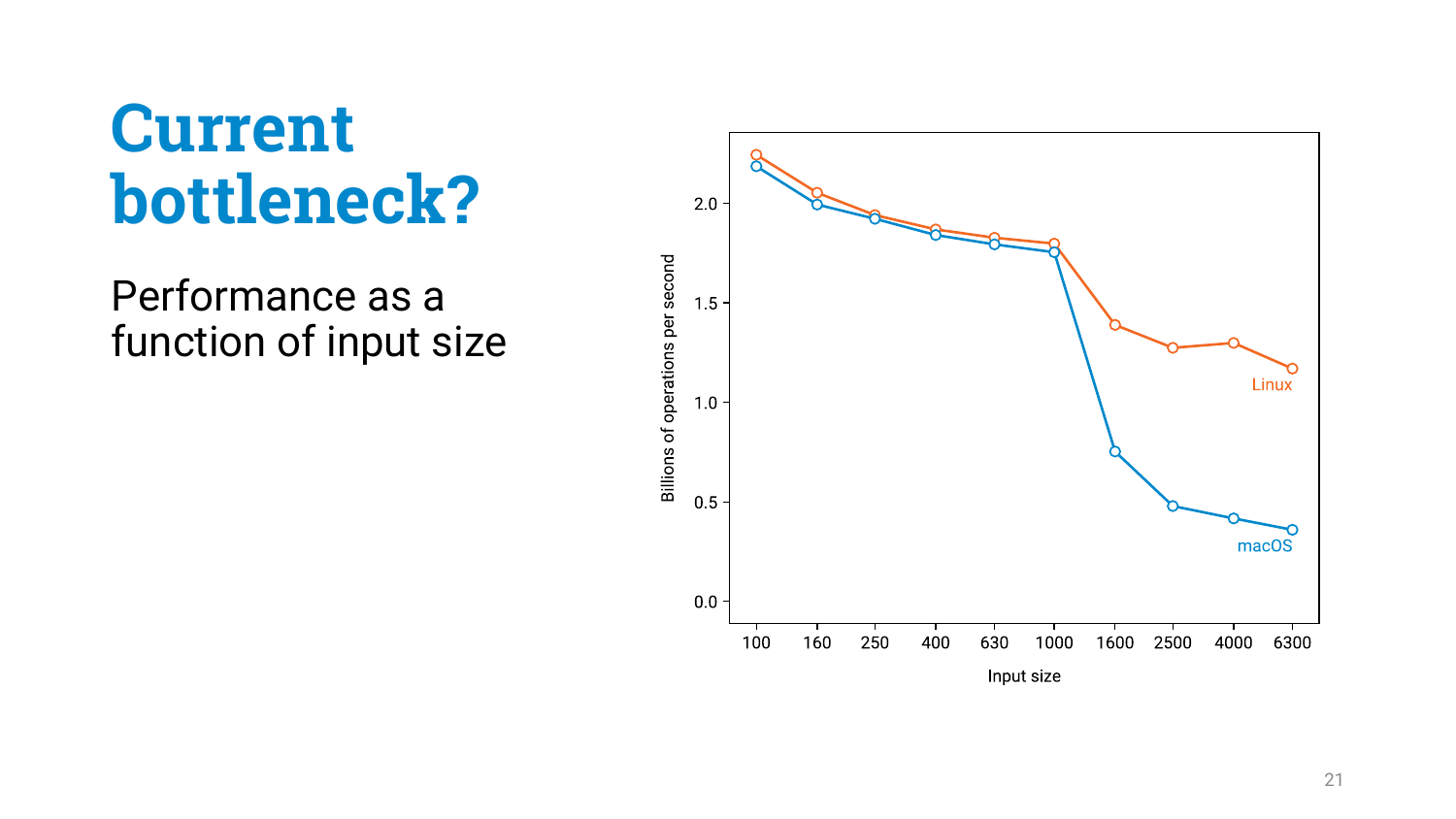Performance as a function of input size

Difficulties getting data from memory to CPU once we run out of L3 cache

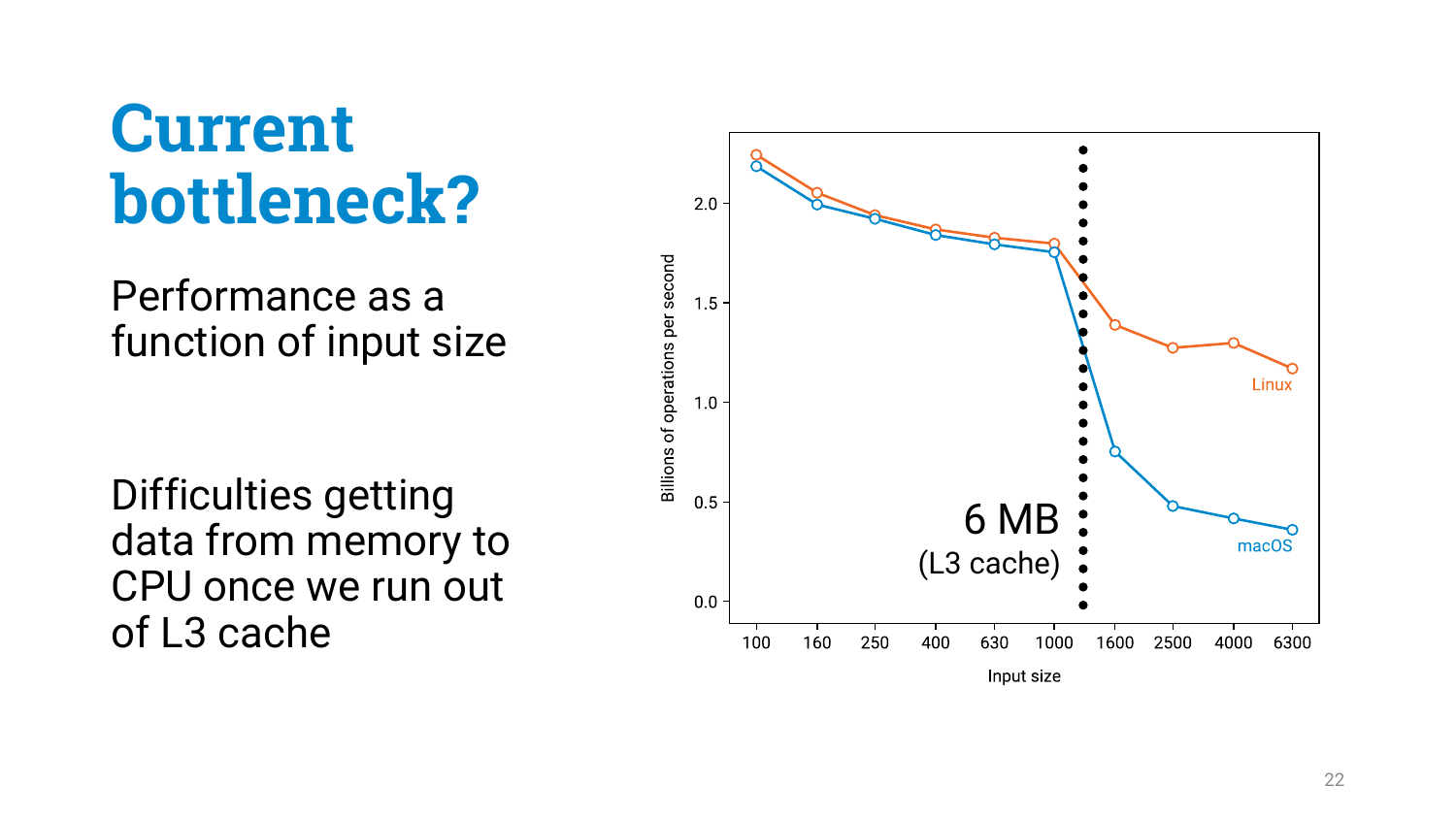```
void step(float* r, const float* d, int n) {
    for (int i = 0; i < n; ++i) {
        for (int j = 0; j < n; ++j) {
            float v = infinity;
            for (int k = 0; k < n; ++k) {
                float x = d[n*i + k];
                float y = d[n*k + j];
                float z = x + y;
                v = min(v, z);
            }
            r[n*1 + j] = v;}
    }
                                           Innermost
```
**loop**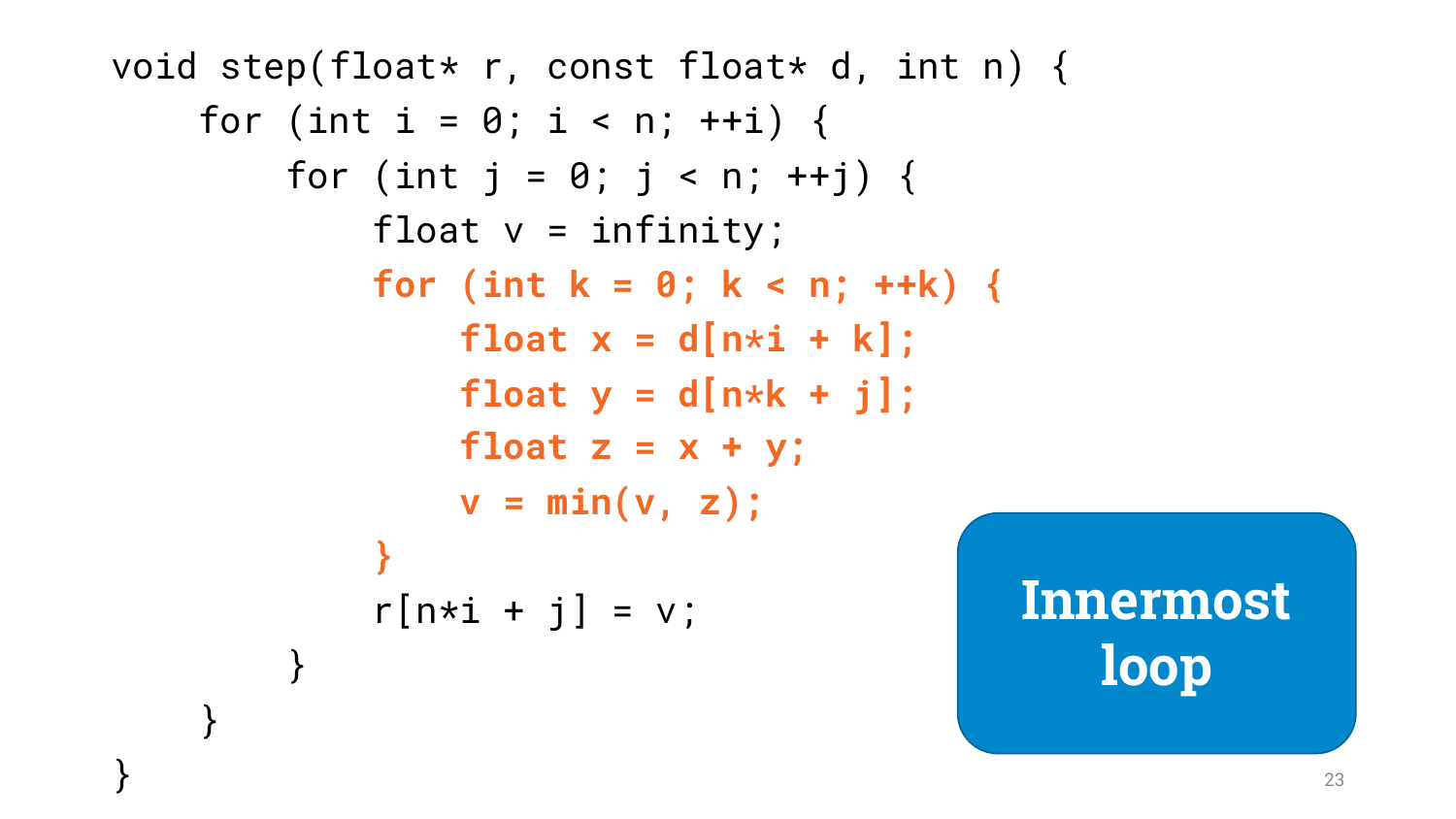# **Memory access pattern**

#### for (int  $k = 0$ ;  $k < n$ ;  $++k$ ) { float x = d[n\*i + k]; // **d[0], d[1], d[2], ...** float  $y = d[n*k + j]; // d[0], d[4000], d[8000], ...$ float  $z = x + y$ ;  $v = min(v, z);$ }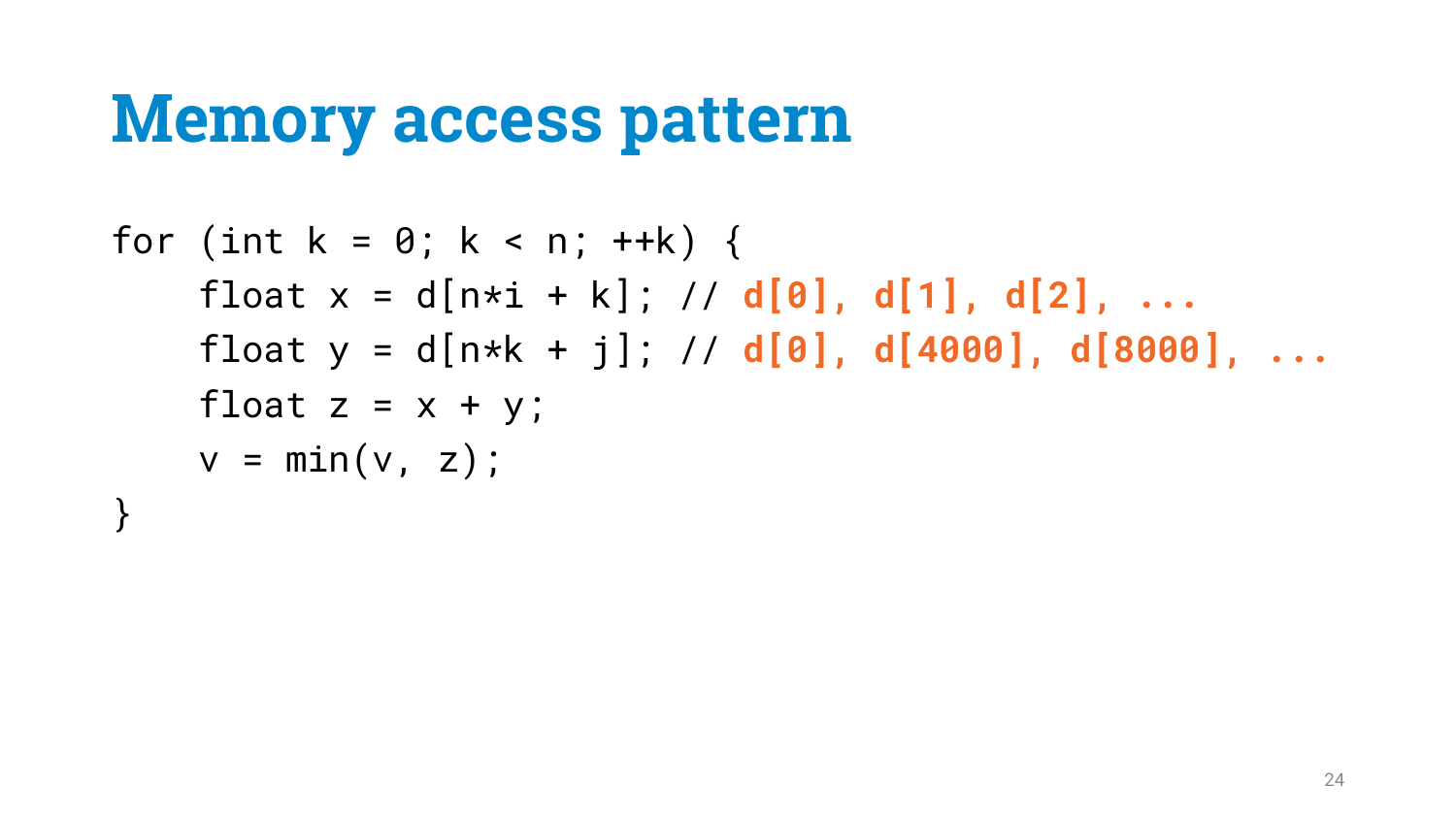# **Memory access pattern**

```
for (int k = 0; k < n; ++k) {
    float x = d[n*i + k]; // d[0], d[1], d[2], ...
    float y = d[n*k + j]; // d[0], d[4000], d[8000], ...float z = x + y;
   v = min(v, z);
}
```
**Rule of thumb: linear scanning is good**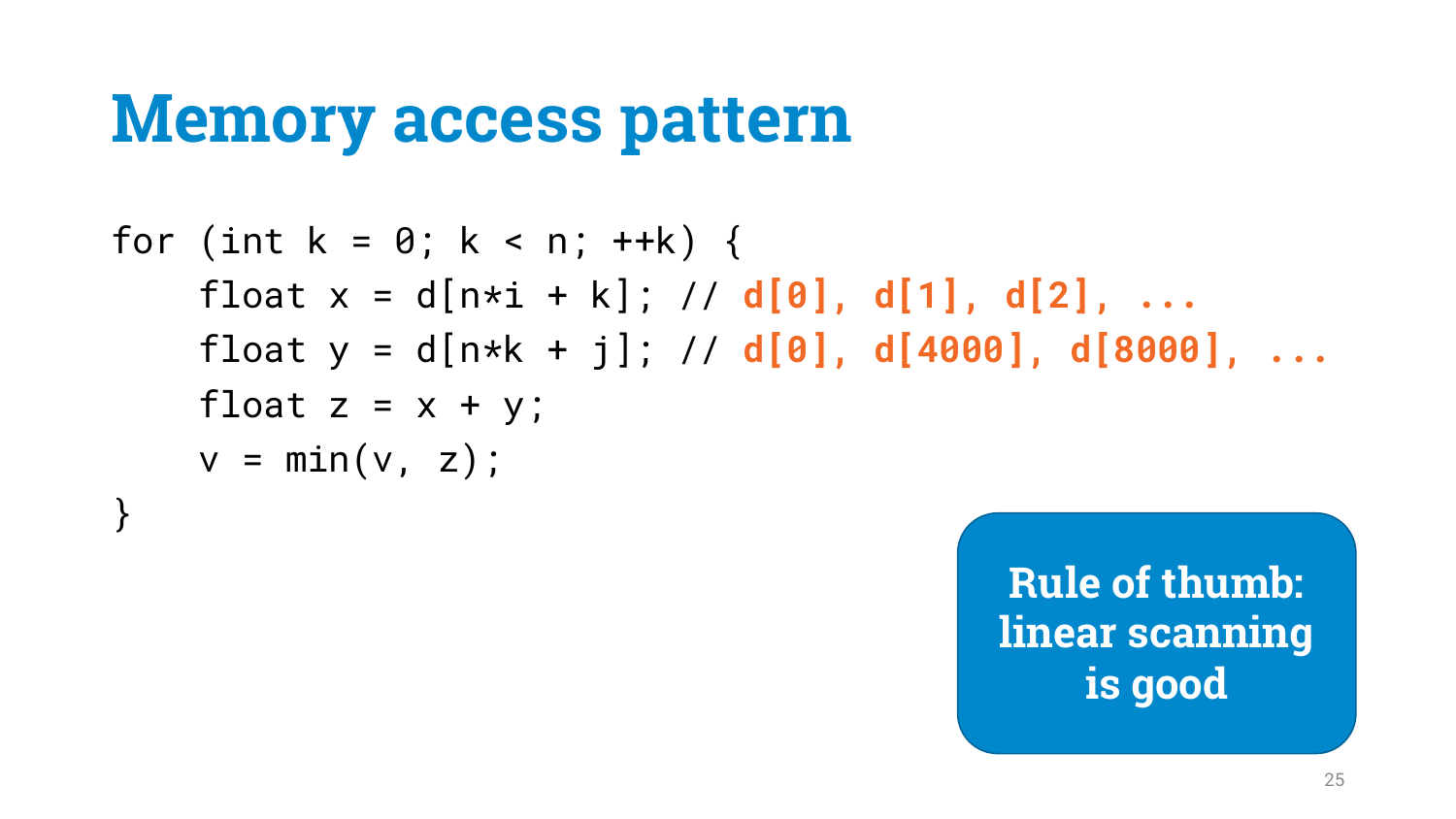# **Memory access pattern**

for (int k = 0; k < n; ++k) { float x = d[n\*i + k]; // **d[0], d[1], d[2], ...** float y = d[n\*k + j]; // **d[0], d[4000], d[8000], ... float y = t[n\*j + k];** // **t[0], t[1], t[2], ...** float z = x + y; v = min(v, z); }

**Array t = transpose of array d**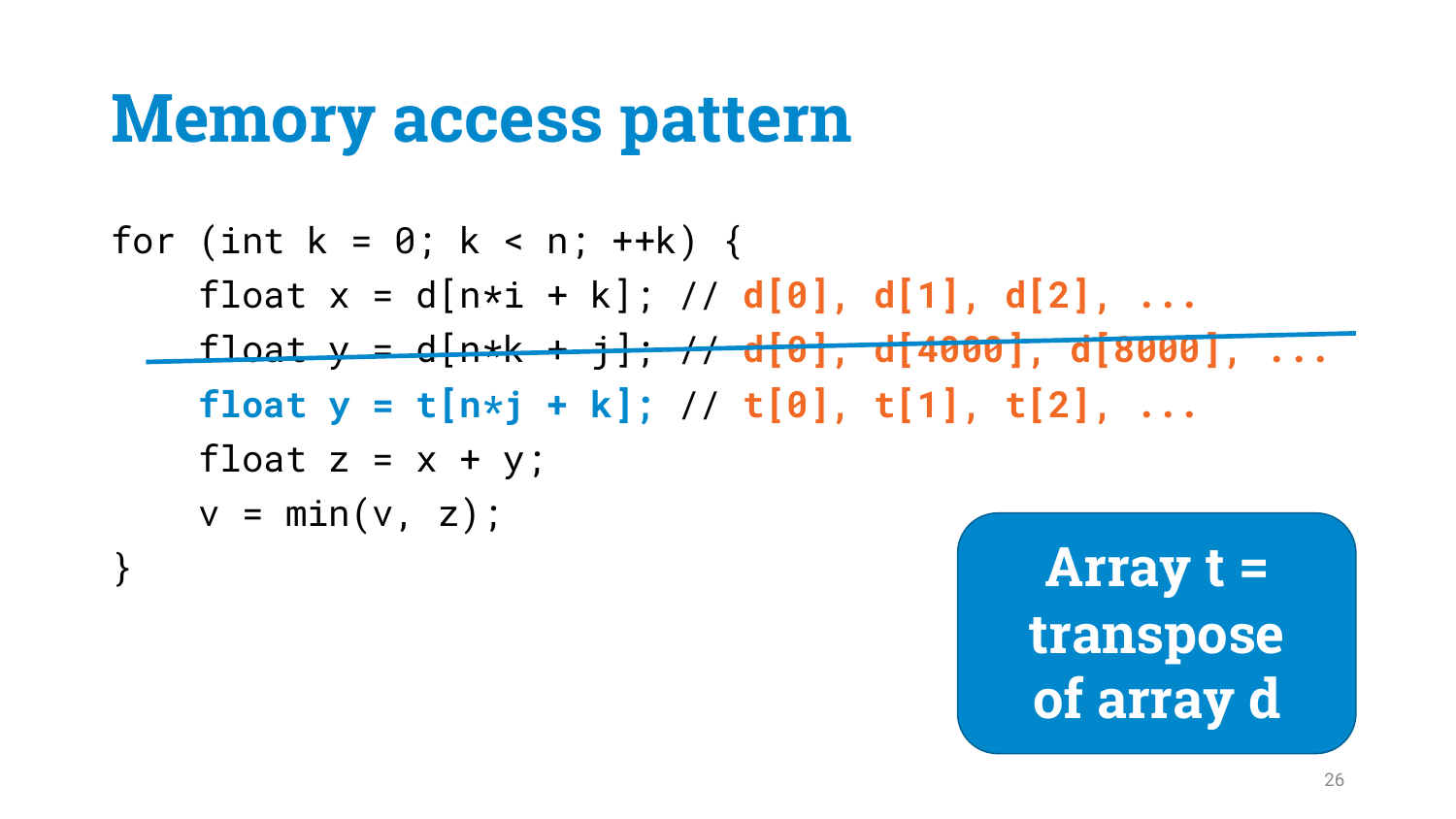It no longer matters where the input data is